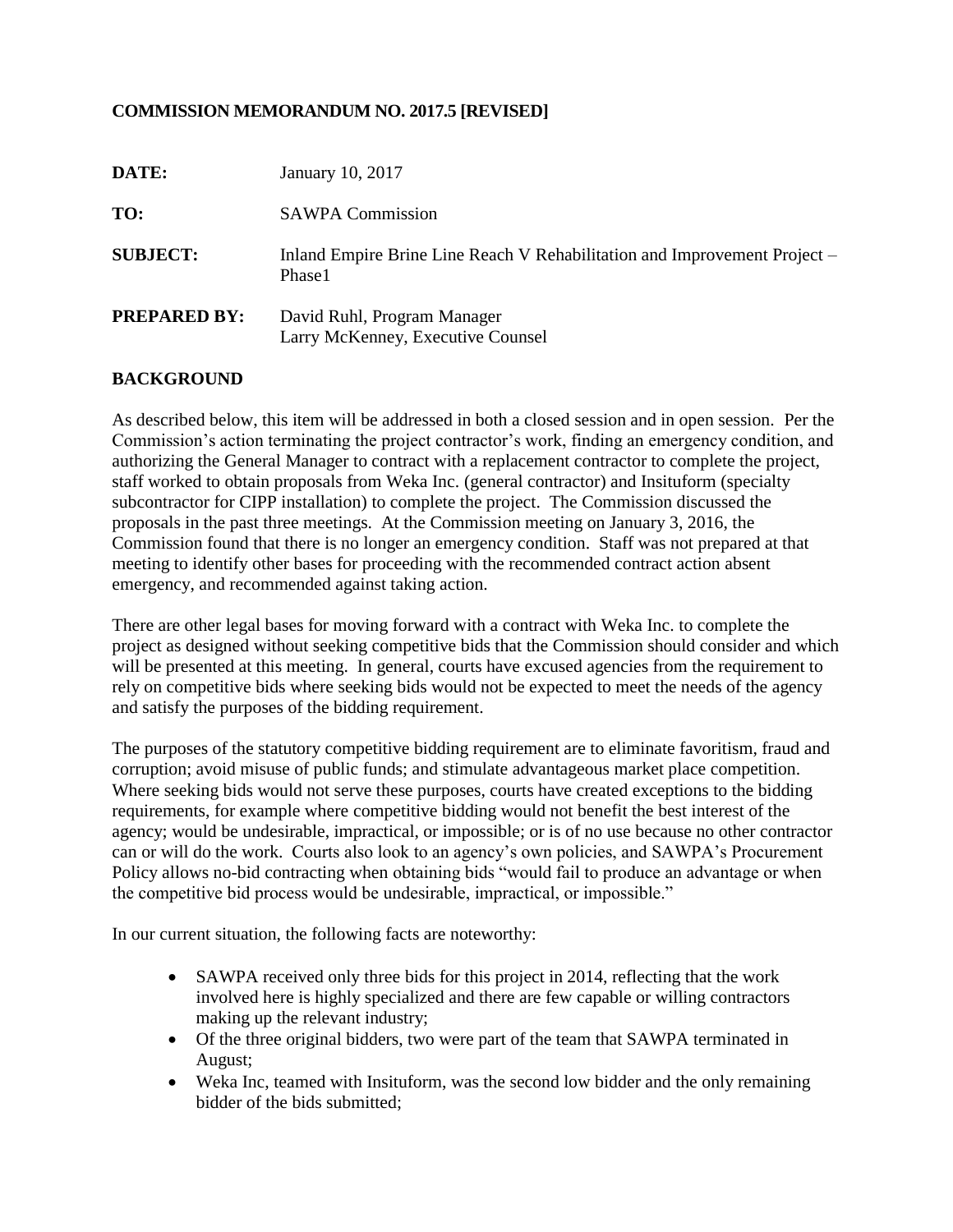CM#2017.5 [REVISED] January 10, 2017 Page 2

- SAWPA experienced difficulty in identifying other contractors with the requisite skills to complete the project who were willing to work on the project;
- Charles King Co., the terminated contractor, has written to SAWPA and in court documents that they sought a replacement supplier and installer and that none existed.

Because of the need for the Commission to consider in more detail the legal authorities and advice in support of the use of this approach, the Commission will be briefed by counsel in closed session prior to considering the recommendation for contract actions in open session.

## **RECOMMENDATION**

It is recommended that the Commission authorize the General Manager to:

- 1. Award a contract on the Inland Empire Brine Line Reach V Rehabilitation and Improvement Project – Phase 1to Weka Inc. for an amount not to exceed \$12,950,113;
- 2. Execute Task Order No. VALI326-04 in an amount not-to-exceed \$1,252,400 with Vali Cooper & Associates, Inc. to provide Construction Management Services for the Inland Empire Brine Line Reach V Rehabilitation and Improvement Project – Phase 1.
- 3. Execute Task Order No. DUDK326-06 in an amount not-to-exceed \$134,900 with Dudek, to provide Engineering Services during Construction for the Inland Empire Brine Line Reach V Rehabilitation and Improvement Project – Phase 1.

#### **DISCUSSION**

On August 2, 2016 SAWPA terminated Charles King Companies (CKC) work on the Inland Empire Brine Line Reach V Rehabilitation and Improvement Project – Phase 1 (Project). After termination, SAWPA contracted with Weka, Inc. to repair and place into service segments 1 through 16 (Reach 1 of the project) including removal of about 3,400 feet of deficient liner and PVC pipe, repair deficiencies from CKC's original construction and replace with new C905 DR 18 pipe. The removal and replacement work is anticipated to be complete in January 2017.

At the January 3, 2017, meeting staff was requested to review contract actions for completion of the Project. The Project includes rehabilitation of up to 12,800 feet of 24-inch PVC pipe, 9 new maintenance access structures, 3 isolation valves, modifications and replacement of 9 air vacuum release valves and 9 blow-off assemblies and CCTV and laser inspection of 12,800 feet of 24-inch pipe. The purpose of the project is to rehabilitate the pipeline in locations where extensive investigation has revealed poor compaction and over-deflection of the pipe, which led to the pipe failure and brine spill on October 18, 2011.

SAWPA staff has received a proposal in the amount of \$12,905,113 to complete the work on the project. SAWPA staff has reviewed the proposal and believes the costs are reasonable.

#### **Construction Management Services**

In October 2014, the Commission authorized a contract with Vali Cooper and Associates (VCA) to provide Construction Management and Inspection Services for the project under the original Contractor. The original project completion under the previous Contractor was anticipated to be completed in March 2016. In January 2016, the Commission approved a change order with Vali